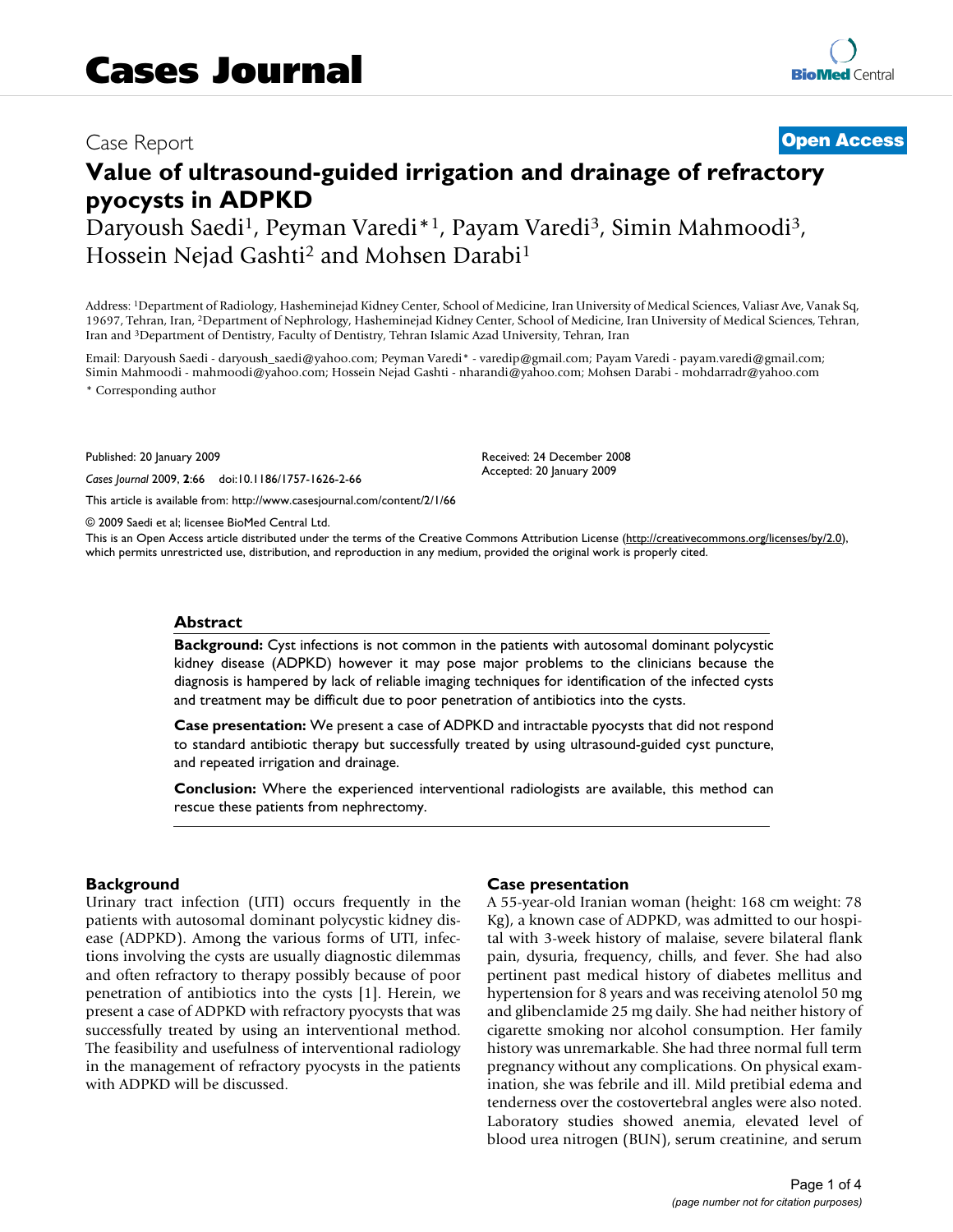glucose. Urinalysis showed pyuria, and urine culture yielded growth of Escherichia coli and Pseudomonas aeroginosa (more than 105 colonies per high power field). Hence, antibiotic therapy was begun with the administration of ciprofloxacin intravenously. Abdominal Ultrasonography (US) demonstrated both enlarged kidneys measuring 18 cm on the right side and 23.6 cm on the left contained multiple cysts. The largest cysts in the right and left kidney were 8 cm and 10 cm respectively, with most of the remaining cysts measuring 4 to 5 cm. A renal calculus was also seen in the left pelvicalyceal system. No hepatic cyst was noted. Due to the lack of clinical improvement, intravenous piperacillin/tazobactam was added to ciprofloxacin on the 5th day of her admission. Further US investigation on the 12th day, showed numerous cystic space-occupying lesions with low level internal echoes, septations, and increased wall thickness of the cysts that representing infected cysts (Fig. 1). So, intravenous trimethoprim-sulfamethoxazole (TMP-SMX) was added to the former antibiotic therapy. This 2-week intensive antibiotic therapy had no beneficial effect. After informing the patient and her family about her condition and obtaining a signed consent, the antibiotics were discontinued and then we decided to perform puncture and irrigation of the cysts for confirming the diagnosis of pyocyst, determining the causative organisms, and treating the refractory infected cysts. After sterile preparation, USguided percutaneous puncture was carried out by using a 20-gauge Chiba needle (TSK, Japan) in the supine position and 40 ml of purulent fluid was evacuated and sent for microbiological and serological studies. The culture was positive to E. coli and Pseudomonas aeroginosa. On the second stage, the largest cysts in the left side were punctured by an identical method. Cystic fluid was aspirated as completely as possible. To achieve this, the needle tip was monitored with US so that it remained in the center of the cyst during aspiration. Immediately after that, an 8 Fr. Catheter was inserted into the cystic cavity with US guidance and irrigation and drainage with 20 ml of 0.9% sodium chloride solution, and 20 ml of 10% povidone iodine was carried out. Forty-eight hours later, the same procedure was repeated for the largest cyst (8 cm in diameter) of the right kidney (Fig. 2); however, the patient showed no improvement. Despite the repeated irrigation and drainage via the inserted catheters, no response to the procedures was seen. Therefore we decided to schedule her for bilateral nephrectomy on the 23rd day, but she didn't consent to the operation. We continued irrigation of catheters with 10 ml of 0.9% saline solution every 8 hours for removing the infected debris and draining the purulent discharge. Ultimately, a catheter was inserted into another large cyst of the left kidney for irrigation and drainage. After 3 days, fever disappeared and clinical state and laboratory tests showed improvement. Repeated US showed decreasing amount of internal echoes and thick septa of the drained cysts (Fig. 3). Two catheter in the left



#### Figure 1 and 2008 and 2008 and 2008 and 2008 and 2008 and 2008 and 2008 and 2008 and 2008 and 2008 and 2008 an

**Sagittal gray-scale ultrasound scan of both kidneys obtained before intervention shows numerous cystic spaceoccupying lesions with marked internal echogenic debris and thick septa representing the numerous infected cysts**.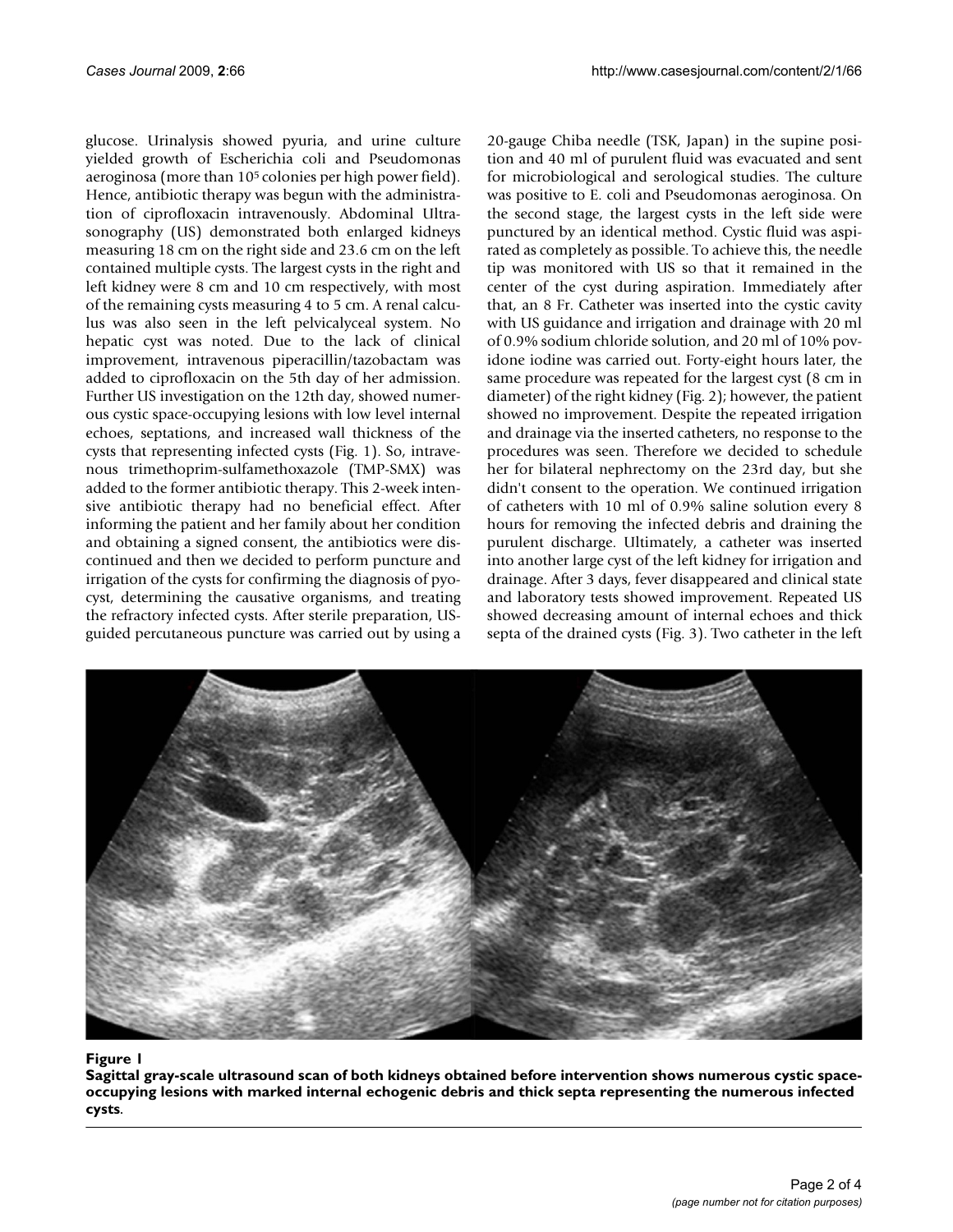

#### Figure 2

**Axial CT scan of both kidneys without contrast demonstrates the nephrostomy catheter which was in the right kidney for further irrigation and drainage of the remaining pyocysts**.

and one in the right side were removed once the amount of drainage became less than 10 ml and sterile. Then, antibiotic therapy was appropriately changed to oral TMP-SMX. After 2 months of hospitalization, she completely recovered and was discharged to home. One year after discharge, she remained asymptomatic.

#### **Discussion**

The prevalence of UTI in the ADPKD is abnormally high. Infections involving the cysts are often refractory to the antibiotic therapy because of limited entry of commonly used antibiotic into the cysts. Treatment of infected cysts in ADPKD should begin with lipophilic compounds such as ciprofloxacin and new quinolones, TMP-SMX, because of their low toxicity and high volume of distribution [1-4]. In the lack of response to the antibiotic therapy, cyst drainage may be a suitable alternative method. The successful use of irrigation drains for the treatment of the cyst infection in ADPKD subjects has been reported scarcely in the literature [1-3]. It should be considered that the identification of infected cysts is essential for imaging-guided diagnostic or therapeutic percutaneous puncture. US may be a feasible method for the evaluation of complicated cysts in ADPKD however it often fails to reliably differentiate benign hemorrhagic cysts from the other complications [4]. Chapman et al. [1] suggested that percutaneous drainage under fluoroscopic localization should be the



### Sagittal gray-scale ultrasound sc amount of internal echoes and septa in the cysts **Figure 3** an of right kidney obtained after repeated irrigation and drainage demonstrates decreasing

**Sagittal gray-scale ultrasound scan of right kidney obtained after repeated irrigation and drainage demonstrates decreasing amount of internal echoes and septa in the cysts**.